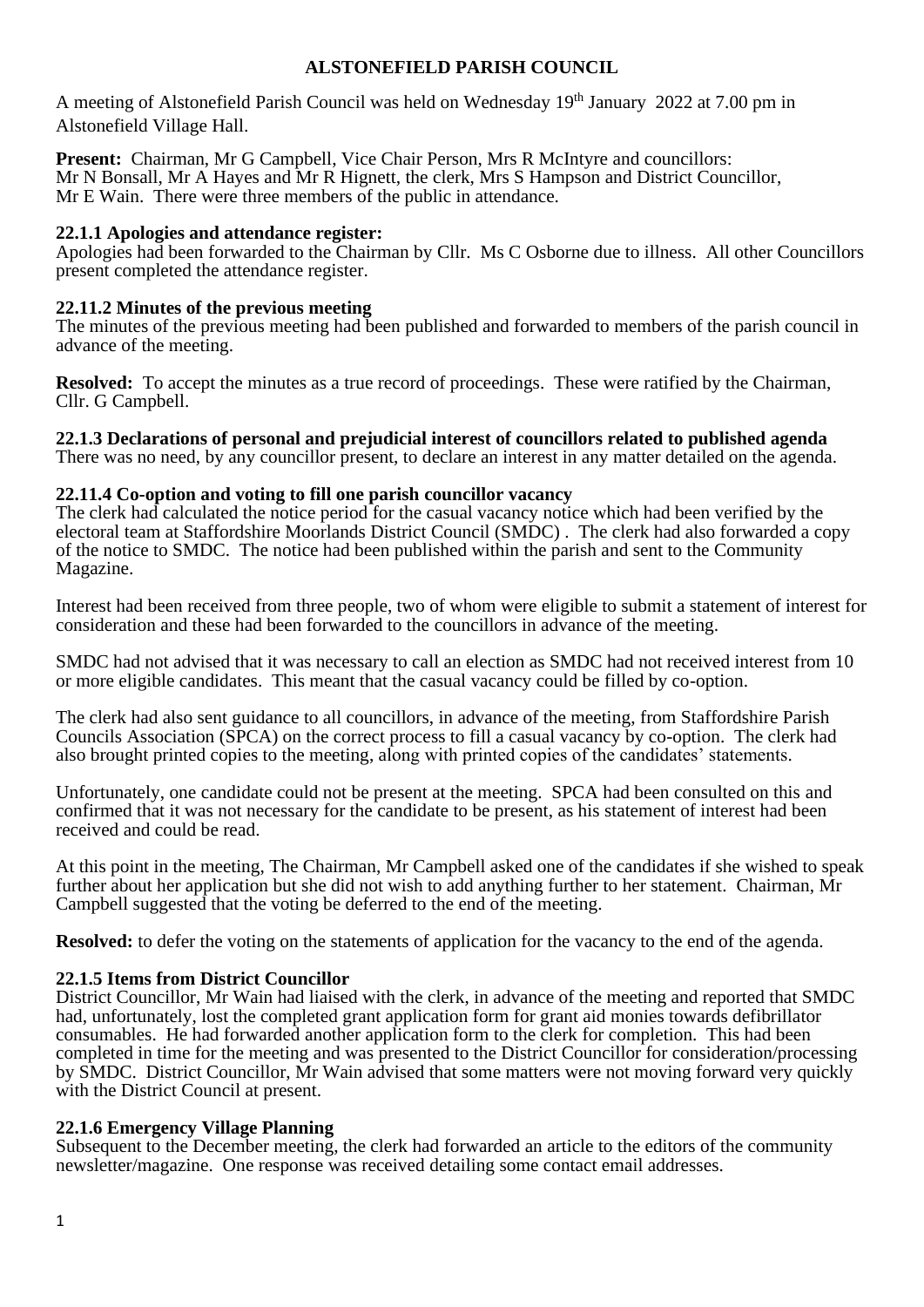Chairman, Mr Campbell had spoken to two people about the concept of facilities being made available from a central point in case of long term power and communication loss. Fortunately, the majority of vulnerable people concerned have other family members in the locality. Communication difficulties were considered a significant problem along with loss of power and water. Chairman, Mr Campbell provided some information about uninterruptable power supplies (UPS) and generators. UPS can be in excess of £10,000 to last for 24 hours.

**Resolved:** to consider Alstonefield Village Hall as the most sensible centre point/communications hub. **Resolved:** Chairman, Mr Campbell to liaise further with village hall personnel, STWA. **Resolved:** to place the matter on future agendas

# **22.1.7 Playing field car park**

The new signs had been delivered to Cllr. Bonsall after the December meeting. These had been erected. The lengths man had out chatter down

# **22.1.8 Planning matters and decisions**

There was one new planning applications for consideration. NP/SM/1221/1410 Gateham Grange, Alstonefield. S73 application for removal of condition 2 on NP/SM/1120/1021

The details had been forwarded to all councillors in advance of the meeting. Chairman, Mr Campbell had brought hard copies of the plans for further consideration and the planning portal was also viewed. The proposal was not particularly clear.

**Resolved:** to defer the decision for further clarification and forward comments to the clerk for submission

As previously reported, Alstonefield Cricket Club had requested permission from the parish council to erect a storage shed on the playing field. It was resolved to request that the Cricket Club seek clarification regarding any necessary planning permissions. A member of the Cricket Club had done this and forwarded a response from Peak District National Park Authority (PDNPA) however, this was aimed at the parish council erecting the shed rather than the Cricket Club. Further clarification was requested. The PDNPA reported that planning permission would in fact be required for the Cricket Club to erect a shed on the parish council's playing field.

**Resolved:** The clerk to confirm that the parish council will grant permission to erect the shed on condition that planning permission is granted and that if the club disbands, the shed is removed from the playing field.

#### **22.1.9 Financial matters (items of expenditure and income), lengthsmen, the clerk, maintenance, car parks, Alstonefield Cricket Club, consideration of financial contribution to community newsletter/magazine**

A communication had been received regarding the production costs of the community news letter/magazine together with the hard work involved by a small number of volunteers to produce and distribute this valuable, vital communication tool. The clerk reported that neighbouring parish councils contribute to similar productions in other parishes.

**Resolved:** to pay the sum of £50 to assist with the production the newsletter/magazine after seeking clarification of the payee (name of the magazine /organisation's account) .

| Cq 1447   | S Hampson   | January clerk's salary                          | £199.95              |
|-----------|-------------|-------------------------------------------------|----------------------|
| Cq 1448   | S Hampson   | February clerk's salary                         | £199.95              |
| Cq 1449   | S Hampson   | Reimbursement of expenses £4.50                 |                      |
| $Cq$ 1450 | S Hampson   | 6 months' premises allowance $£52.00*$          |                      |
| Cq 1451   | I Redfern   | Lengthsman invoice 504                          | £137.50              |
| Cq 1452   | I Redfern   | Lengthsman invoice 505                          | £50.00               |
| $Cq$ 1453 | CommuniCorp | 36 Commemorative mugs                           | £251.76 (VAT £41.96) |
|           |             | For children Queen's Jubilee (See item 22.1.13) |                      |

Car park monies had kindly been collected by Cllr. Mr Hayes in the sums of £29.10 and £13.90.

The clerk had extracted details from the lengthsman's invoices in relation to the portion of mowing of the playing field for the cricket club fixtures. She had forwarded an invoice to the cricket club for payment.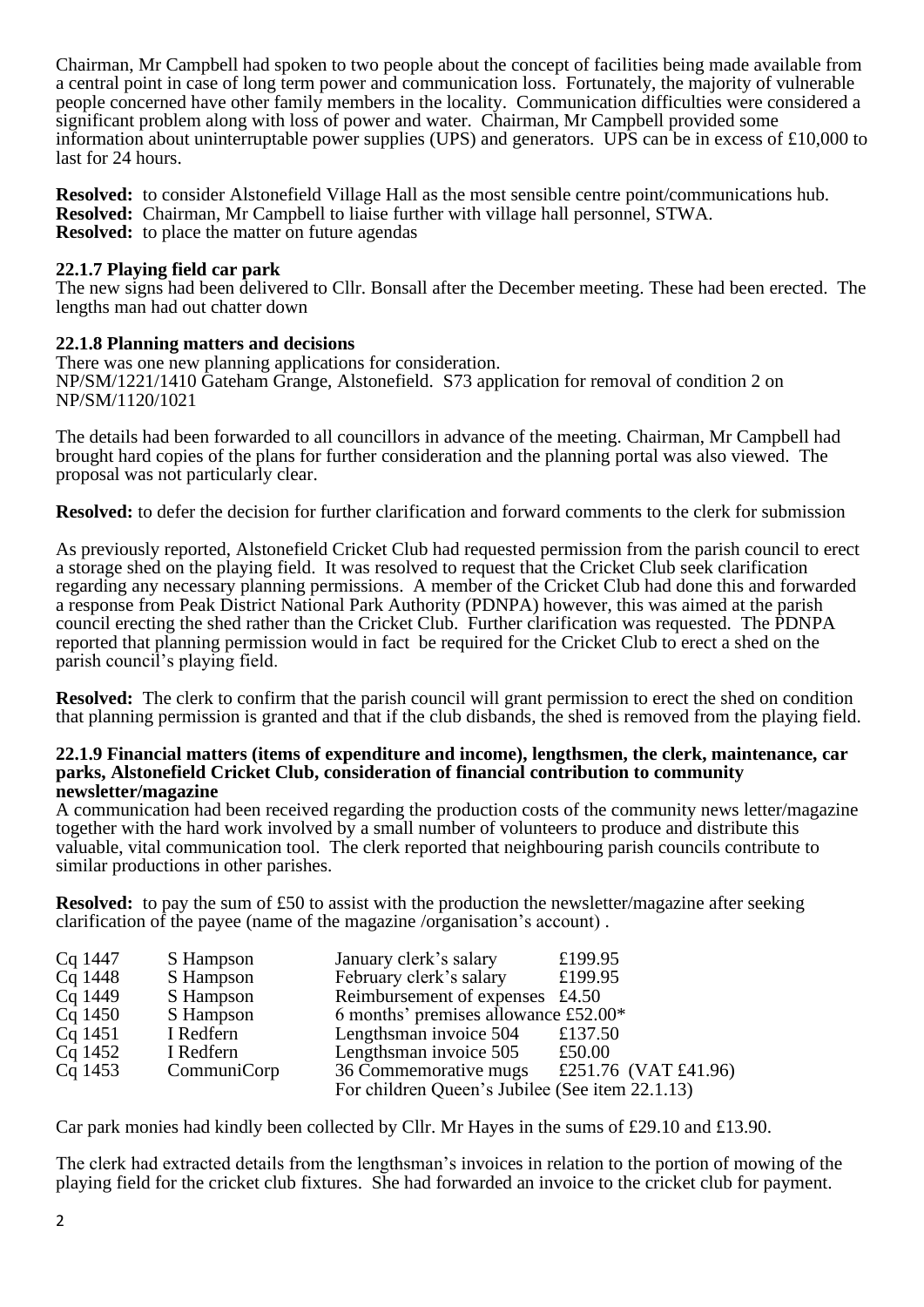\*The auditor had forwarded an email for the attention of the Chairman in relation to 'working from home allowance' for the Clerk. This was discussed.

**Resolved:** To award the sum of £104 each year for the above purpose.

# **22.1.10 Bank account signatories and arrangement of direct debits for regular items, including the website**

The clerk had forwarded details of the parish council's bank account as amendments to signatories etc can now only be completed on line, by two authorised signatories. A document was finalised with the addition of Cllr. Mr Bonsall's signature to amend the correspondence address for the bank statements to be sent to the Clerk's address.

**Resolved:** Chairman, Mr Campbell to arrange for the addition of Cllr. Mrs McIntyre and Cllr, Mr Hignet as signatories and to investigate setting up direct debit payments for the website and licence.

# **22.1.11 Precept 2022-2023**

The clerk and Responsible Finance Officer had forwarded details of the tax base figure received from Staffordshire Moorlands District Council after the last meeting. The parish council's choice of precept for the year 2022-2023, divided by the tax base figure, generates the precept figure for Band D properties as part of the council tax. The tax base was marginally different this year. Based on budget figures discussed at the December meeting, plus the Queen's Diamond Jubilee, the clerk and Responsible Finance Officer advised that if all the budget figures were spent during the forthcoming financial year this would result in an erosion of capital reserves towards £3,000. This cannot be sustained. Income from the playing field and car parks would not mitigate this and is uncertain. Members discussed the final precept figure and the impact of raising it. The clerk provided historical precept figures and based on these, the precept figure had not really varied for over 5 years. The clerk also advised that she had successfully completed documentation with an organisation to receive £400 towards the lengthsman's costs.

**Resolved:** Alstonefield Parish Council to precept for the figure of £8,500 for 2022-2023 (an increase of approximately £1,000) and the clerk to continue to submit documentation to reclaim an amount, by reimbursable expenditure, through the lengthsman scheme.

# **22.1.12 Review of signage policy**

Members had received a copy of the parish council's signage policy in advance of the meeting for consideration. Some items needed to be amended in relation to the highway and not on parish council land.

**Resolved:** To amend the signage policy, as above. The clerk amended the policy in the meeting as instructed.

# **22.1.13 Queen's Diamond Jubilee**

Subsequent to the last meeting, Cllr. Mrs McIntyre and Cllr. Ms Osborne had provided approximate numbers of children within the parish who may be eligible to receive a commemorative mug should the parish council decide to proceed with an order. From one supplier, the value of each mug would be £5.50 plus VAT and delivery . Based on the number of approximately 30 parish children, this would be insufficient to obtain a discount. The minimum order was for a box of 36. Councillors discussed collaboration with another parish council but due to the number involved, neither would achieve a discount.

**Resolved:** The clerk to complete an order for one box of 36 mugs and to subsequently reclaim the VAT.

Chairman, Mr Campbell provided some information about beacons which are being lit throughout the country to mark the Queen's Jubilee. There are a number of health and safety requirements to consider, The clerk stated that the insurance company would also have to be contacted. The councillors discussed the topic but agreed that a lot more information was required.

**Resolved:** Chairman, Mr Campbell to undertake further research on beacons and report back at the next meeting in March.

**Resolved:** Chairman, Mr Campbell to make contact with representatives from the village hall and the church to ascertain any interest in jubilee events and to report at the March meeting.

# **22.1.14 Items for the Community Magazine**